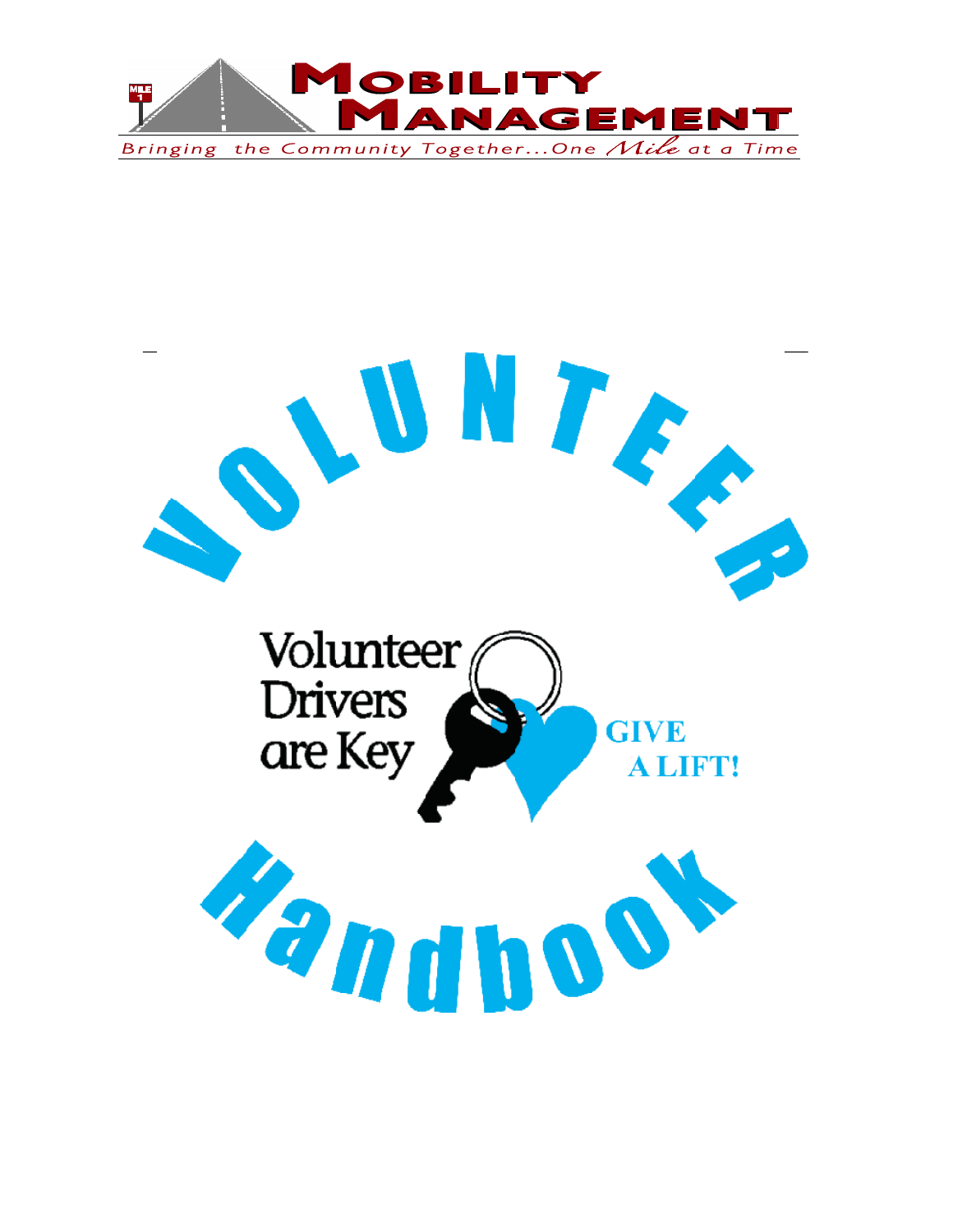

# **Mile 2 Volunteer Driver Program**

Title/Position: Volunteer Transportation Driver

Duties of Position:

- $\checkmark$  Be a careful and responsible driver
- $\checkmark$  Assist clients in and out of vehicle (door-to-door service)
- $\checkmark$  Use caution and good judgment at all times (A driver should never put themselves or a client in danger)
- $\checkmark$  Be on time and courteous to all clients
- $\checkmark$  Keep vehicle clean and in good working condition at all times
- $\checkmark$  Obey all traffic laws
- $\checkmark$  Do text or use cell phone while driving (Headsets/handless speakers are allowed)

#### Qualifications:

- $\checkmark$  Valid Virginia driver's license
- $\checkmark$  Current Virginia minimum liability insurance
	- $\div$  \$25,000 Bodily injury, each person
	- v \$50,000 Bodily injury, each accident
	- $\div$  \$20,000 Property damage
- $\checkmark$  Vehicles must pass vehicle inspection, all seatbelts must be in proper working order
- $\checkmark$  Drivers must have a cell phone

#### Commitment:

- $\checkmark$  Drivers are expected to be available during the times they submit on the volunteer hours of availability sheet included in the volunteer driver handbook
- $\checkmark$  Volunteers are asked to give at least a 72hr notice if they are unable to work on one of the submitted times
- $\checkmark$  Drivers are expected to respond to a call from the Mobility Manger within 2 hours
- $\checkmark$  Drivers are expected to show insurance coverage & allow a DMV check annually

#### Benefits:

- $\checkmark$  Drivers will be reimbursed \$0.50/mile, calculated from volunteer's home
- $\checkmark$  Drivers are assisting their community and helping their neighbors
- $\checkmark$  Free transportation related trainings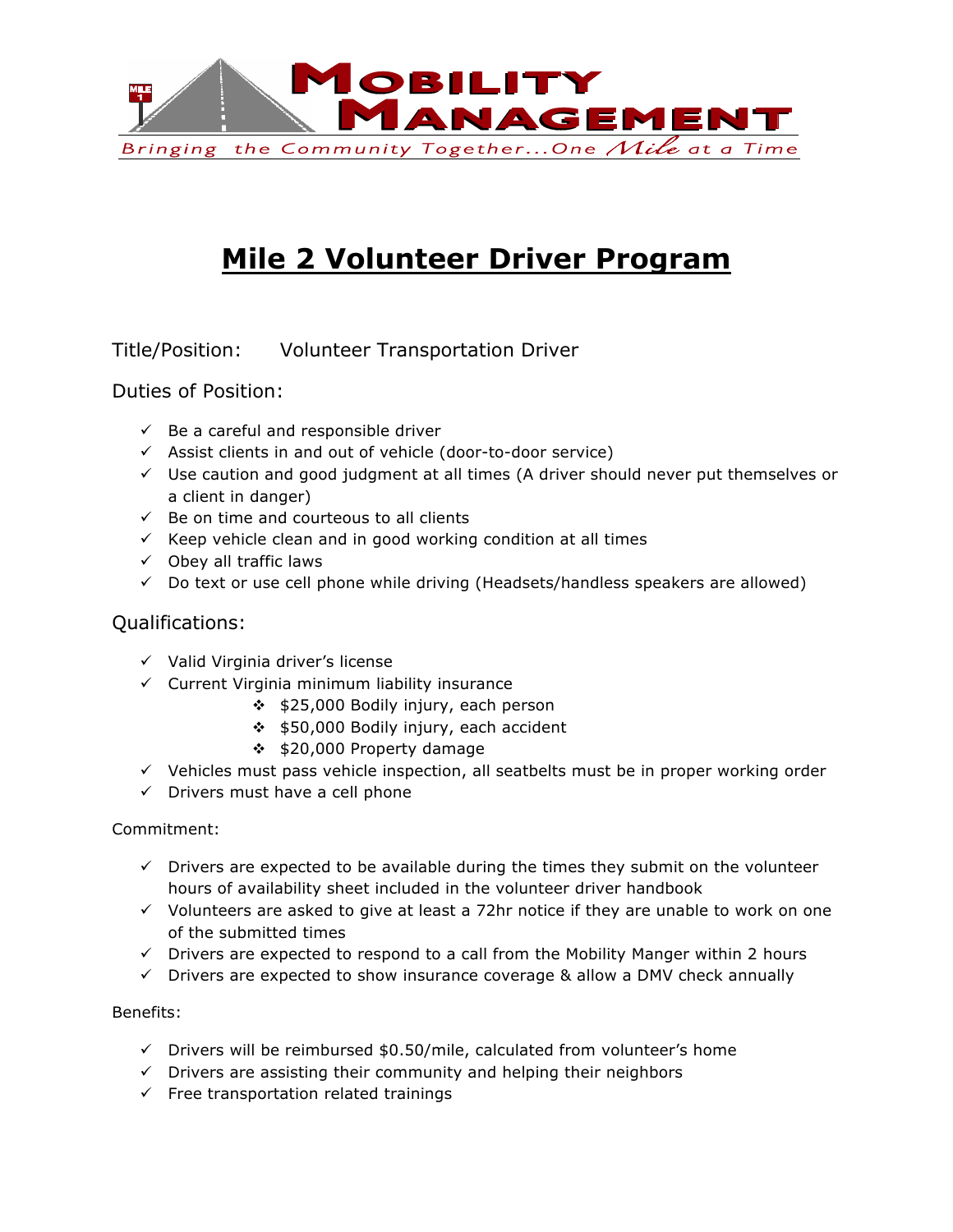

### **Safety**

Safety is a top priority!!! Here are some recommendations to avoid accidents and being safe during your trip.

- $\checkmark$  Use seatbelts and/or all required safety securements available at all times
- $\checkmark$  Be aware of your surroundings
- $\checkmark$  Review directions to the client's home & place of appointment before leaving home
- $\checkmark$  Call the Mobility Manager the day prior to recheck all details of the trip
- $\checkmark$  Conform to all safety laws, procedures, ordinances & policies
- $\checkmark$  Never transport a client who appears to be under the influence of drugs, alc0hol, or is verbally abusive
- $\checkmark$  Leave in plenty of time (Anticipate highway traffic congestion, special events, road construction, or any other unexpected condition/event)
- $\checkmark$  Provide door-to-door assistance to all clients
- $\checkmark$  If you are going to arrive late, call the Mobility Manager; so that we can contact the client to make them aware of the situation
- $\checkmark$  Do not and do not allow you and/or clients to smoke, use drugs or consume alcohol in the vehicle
- $\checkmark$  If a medical emergency occurs call 911 & then contact the mobility manager
- $\checkmark$  Keep a positive, courteous, professional attitude at all times

\*Remember if you have a question or do not feel comfortable with a situation call the Mobility Manger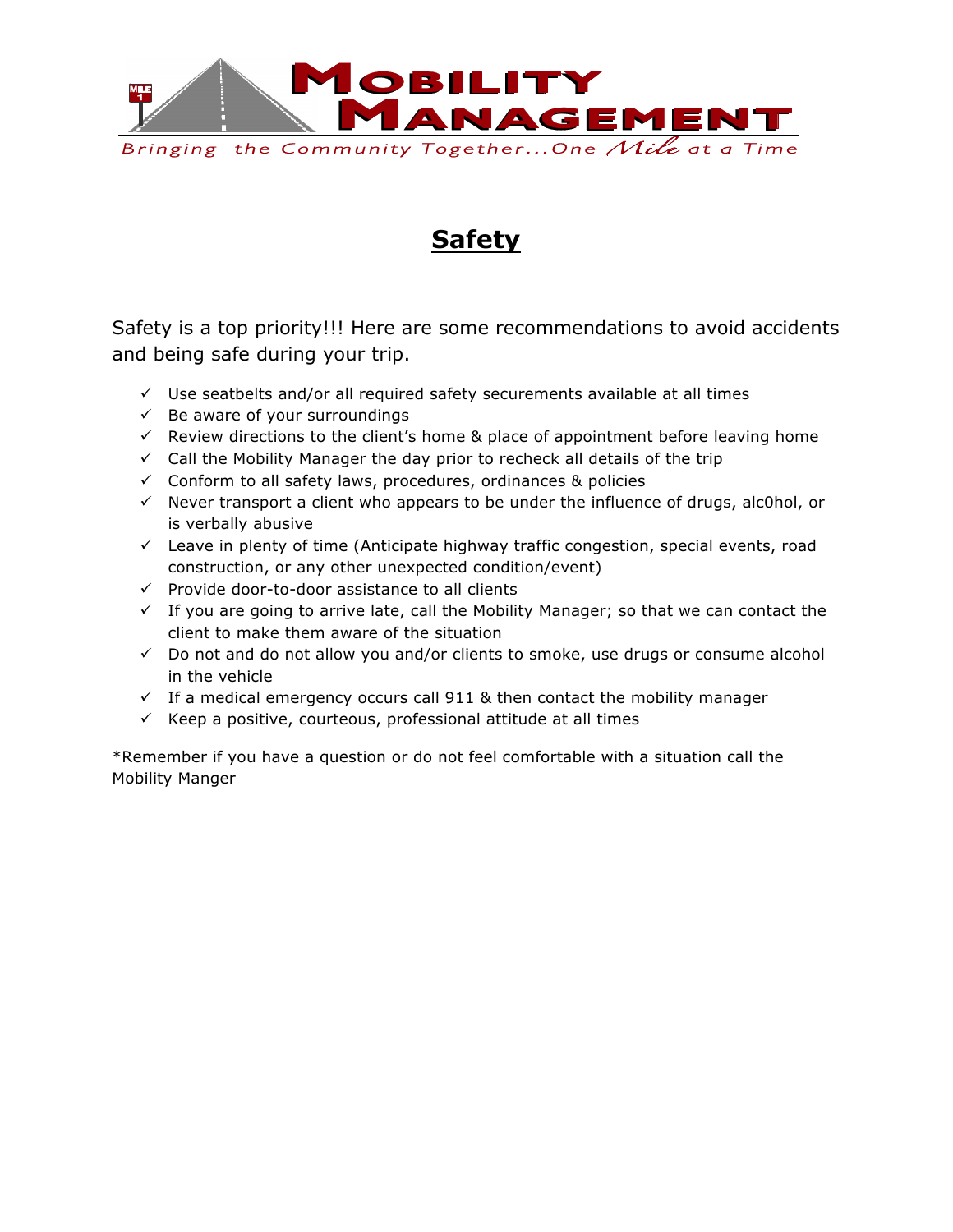

### **Volunteer Statement of Understanding**

The purpose of the Mile 2 Volunteer Driver Program is to provide safe and reliable nonemergency long distance medical transportation to meet the on-going health and medical needs of residents in the West Piedmont District.

Volunteers using their personal vehicle will be eligible to receive a \$0.50/mile reimbursement to help offset costs while providing transportation for the Mile 2 program.

The passenger(s) being transported by a volunteer driver are those who, have been approved by the mobility manager.

The Commonwealth of Virginia recommends the following minimum motor vehicle insurance coverage:

- ❖ \$25,000 Bodily injury, each person
- v \$50,000 Bodily injury, each accident
- v \$20,000 Property damage

I understand that I must meet these standards for motor vehicle insurance requirements. My personal insurance is the primary liability protection. Southern Area Agency (SAAA) will provide General Liability Insurance for the overall program operations and non-owned automobile liability for the volunteer drivers. I will provide a copy of my insurance policy declaration for (SAAA) on Aging to keep on file. If my insurance policy changes or is cancelled, I will notify the mobility manager immediately.

I have had no at-fault accidents in the past three years and agree to allow SAAA to verify my driving record with the Virginia Department of Motor Vehicles. I will allow SAAA to perform a Virginia background check.

My vehicle is mechanically sound and is equipped with working safety belts, which I will use and ensure that my passengers use while in transit. I will allow my vehicle to be inspected by a a certified mechanic approved by the mobility manager.

I will protect the passenger's right to confidentiality and self-determination.

I have been provided with information about Mile 2 Volunteer Program, my role as a volunteer driver and I am aware of my responsibilities. I understand that I am a volunteer, not an employee of SAAA or any Partner Agency.

I have read and understand the above statement.

Signed: \_\_\_\_\_\_\_\_\_\_\_\_\_\_\_\_\_\_\_\_\_\_\_\_\_\_\_\_\_ Date:\_\_\_\_\_\_\_\_\_\_\_\_\_\_\_\_\_\_\_\_\_\_\_\_\_\_\_\_\_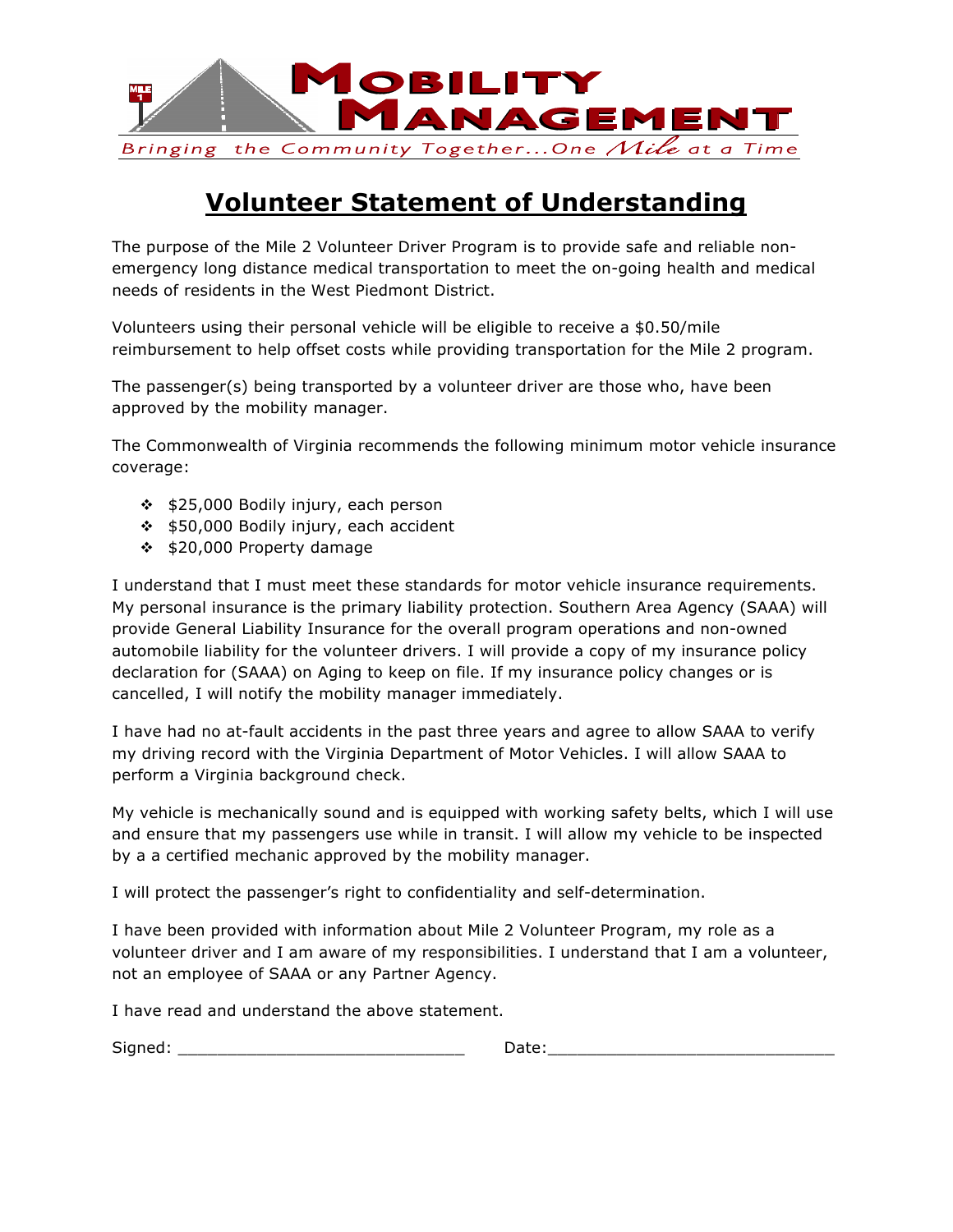

### **Authorization To Obtain Motor Vehicle Record**

Driver Motor Vehicle Records ("MVR's") are classified as privileged and copies may be released only to an employer, potential employer, or insurance agent/company who have been authorized in writing by such driver to obtain the MVR.

THE UNDERSIGNED HEREBY ACKNOWLEDGE AND CERTIFY AS FOLLOWS:

1. That the undersigned gives consent to the release of his or her Motor Vehicle Record ("MVR") for review by :

> Southern Area Agency on Aging Name of Employer or Potential Employer

- 2. That the undersigned authorizes his or her MVR to be periodically obtained and reviewed for the purpose of initial and continued employment.
- 3. That the undersigned gives his or her consent to the release of the MVR for review by:

Southern Area Agency on Aging Name of Employer or Potential Employer

4. That the undersigned understand that his or her MVR may also be provided to insurance companies for the purpose of determining the insurability of certain hazards.

| Name of volunteer:      |       |
|-------------------------|-------|
| License Number & State: |       |
| Date of Birth:          |       |
| Signature:              | Date: |